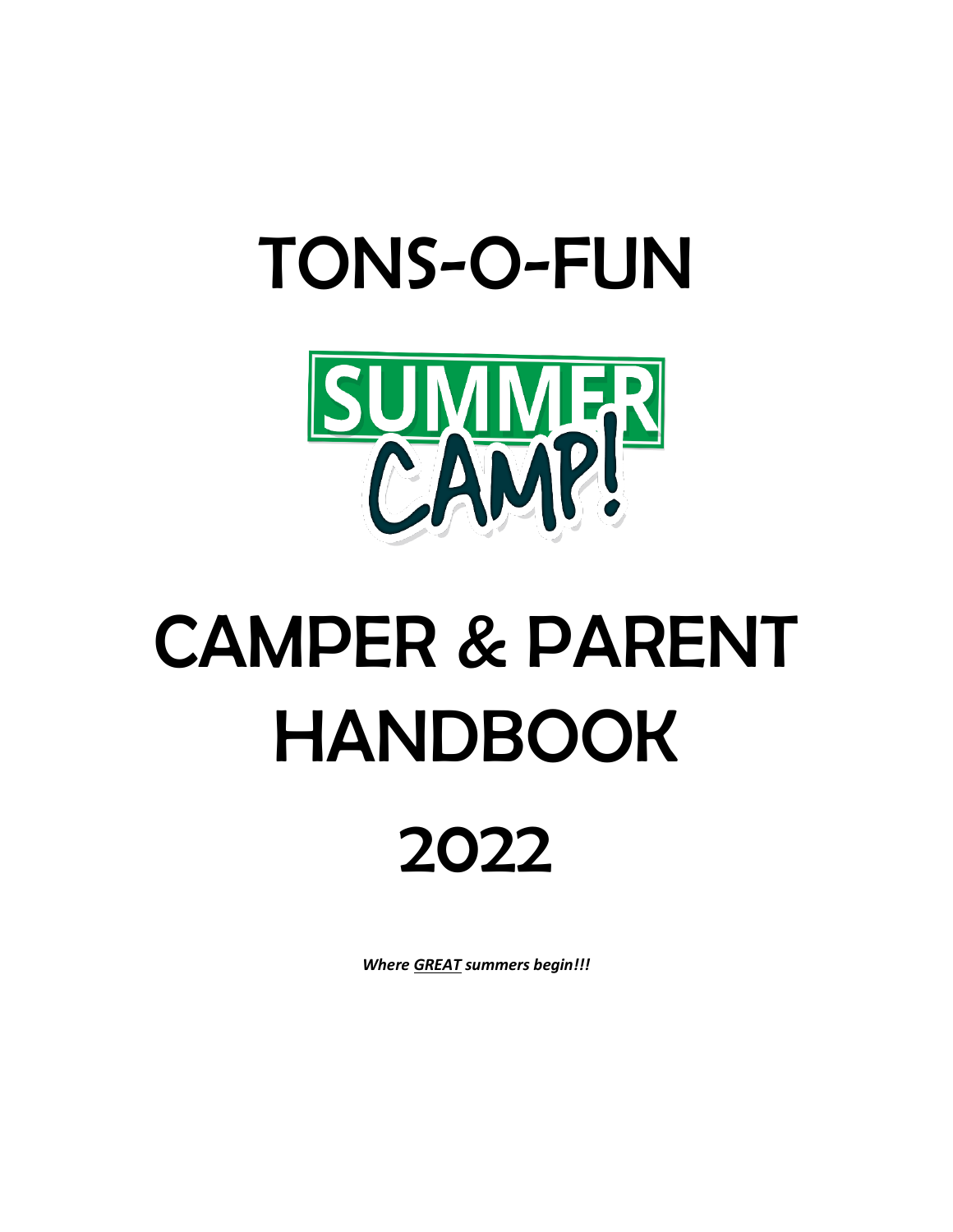#### Greetings Campers & Parents!

Welcome to the Enfield Recreation Department's Camp Tons-O-Fun! We are glad that you've chosen to spend some memorable moments with us this summer. We look forward to providing an exciting summer filled with tremendous experiences. Each summer is specially designed to offer opportunities for campers to try new things, learn, grow and make friendships that last forever. We are proud to offer a healthy, safe and fun environment for your child to enjoy their summer vacation. A Tons-O-Fun summer can make an impression that lasts a lifetime! Whether you are new to our camp or a seasoned camper, we are pleased to welcome you to the 2022 camp program.

It is our hope that the information included in this handbook and in the registration packet answers all of your camp questions. However, if at any time you have a question or concern, we urge you to contact us.

#### Camp Mission/Vision

The Recreation Department seeks to provide quality leisure opportunities, which contribute to the environment, needs and interest of the children of Enfield. Our ultimate goal is to provide the children with a fun, satisfying program in a safe environment.

#### Goals of Day Camp

The main goal of any day camp program is making sure children have the time of their lives. Goals of camp include…

- 1. Trying new things
- 2. Developing social skills
- 3. Facing challenges in a safe, low stress environment
- 4. Building character
- 5. Fostering independence
- 6. HAVING FUN!!!

#### Tax Identification Number / Licensing Statement

Town of Enfield: 066001997. Please keep this information for your records and for tax purposes.

*Per Connecticut General Statute 19a-77 we are required to disclose that our program is not licensed by the State Office of Early Childhood.*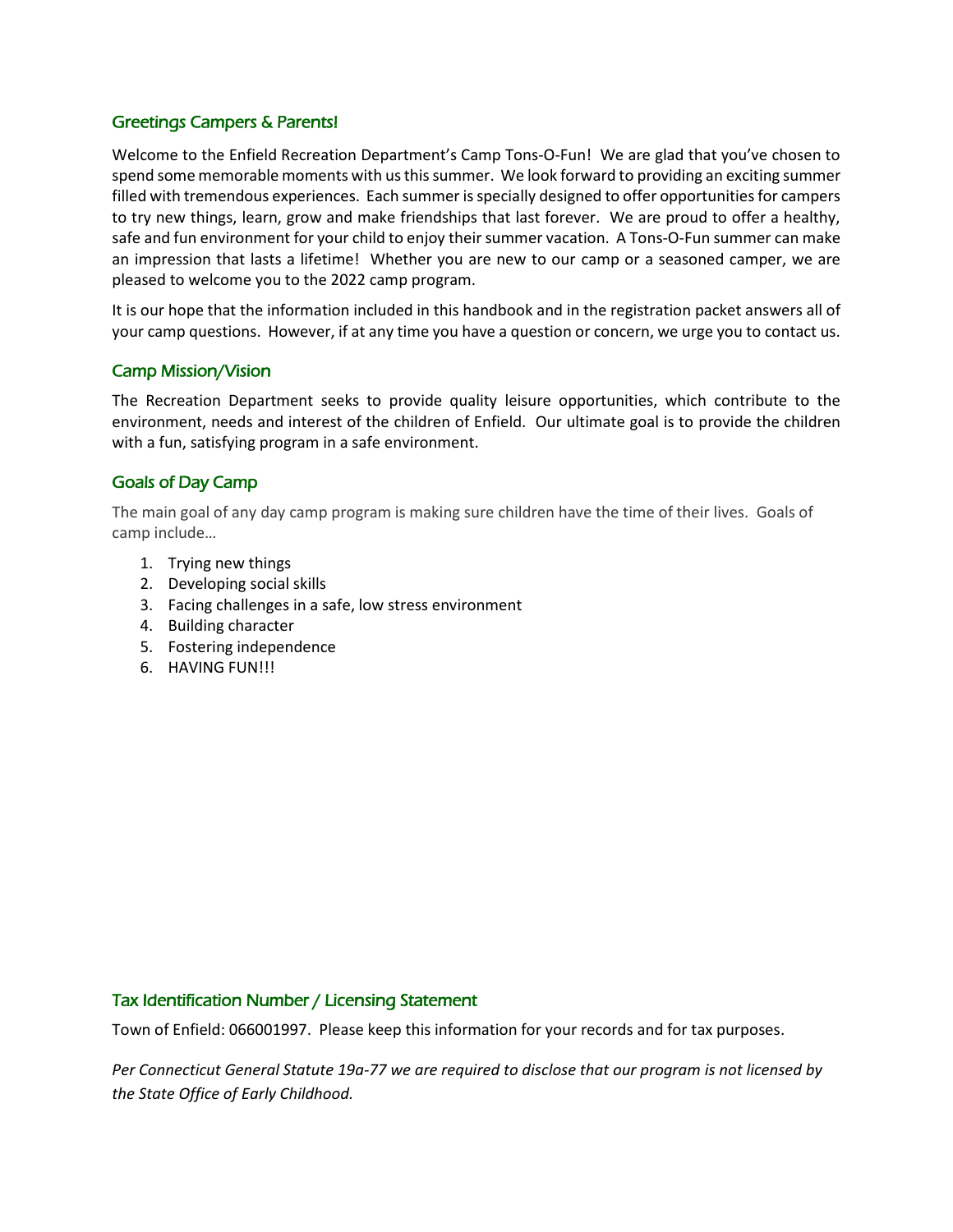#### Program Information

#### Grades

Camp is open to Enfield youth entering grades  $1 - 9$  in September 2022. In addition to grade level, all campers must be at least 5 years old on the first day they attend camp.

#### Camp Dates

Camp is held in one-week sessions. You can sign up for one week, several weeks or the whole summer!

Week One: June 27 – July 1 Week Two: July 5 - 8, no 7/4 Week Three: July 11 - 15 Week Four: July 18 - 22

Week Five: July 25 - 29 Week Six: August 1 - 5 Week Seven: August 8 - 12

#### Camp Location

Camp is held at the Enfield Annex *(Former Fermi High School),* located at 124 North Maple Street.

#### Camp Hours

Regular camp hours are 8:30 AM – 3:30 PM. We offer an Extended Day Program for an additional fee. See below for details.

#### Extended Day Program

A great option for parents who work, we offer a fun and safe Extended Day program from 7:30 – 8:30 AM and 3:30 – 5:30 PM for an additional fee. Extended Day includes supervised and partially structured activities, including arts and crafts, games and sports.

One fee gives participants access to both morning and afternoon extended care. Parents can flex use of the program daily, based on their needs. Come early, stay late or do both. It's up to you! Participants must be registered, in advance, by the week to participate.

It is highly recommended that parents pack an extra snack and drink for children who participate in the Extended Day program.

All arrival and dismissal policies apply to the Extended Day program. Parents must sign in and sign out participants with photo ID and must be listed on the pick-up authorization section of the registration form.

#### Contact Numbers

Enfield Recreation Department Main Office: 860.253.6420, Press 0 to reach the main office. [Recreationsupervisor@enfield.org](mailto:Recreationsupervisor@enfield.org) (email)

Summer Camp Director (only active during the camp season): 860.763.8898 (office) 860.706.3900 (cell)

#### Enrollment & Payment Policies

Registration begins starting on Friday, March 25, 2022, at 8:30 AM. A completed registration form, proof of Enfield residency and payment secures your spot in the program. Those who cannot pay in full at time of registration may set up a payment plan. All payment plans are due in full by Friday, May 20, 2022.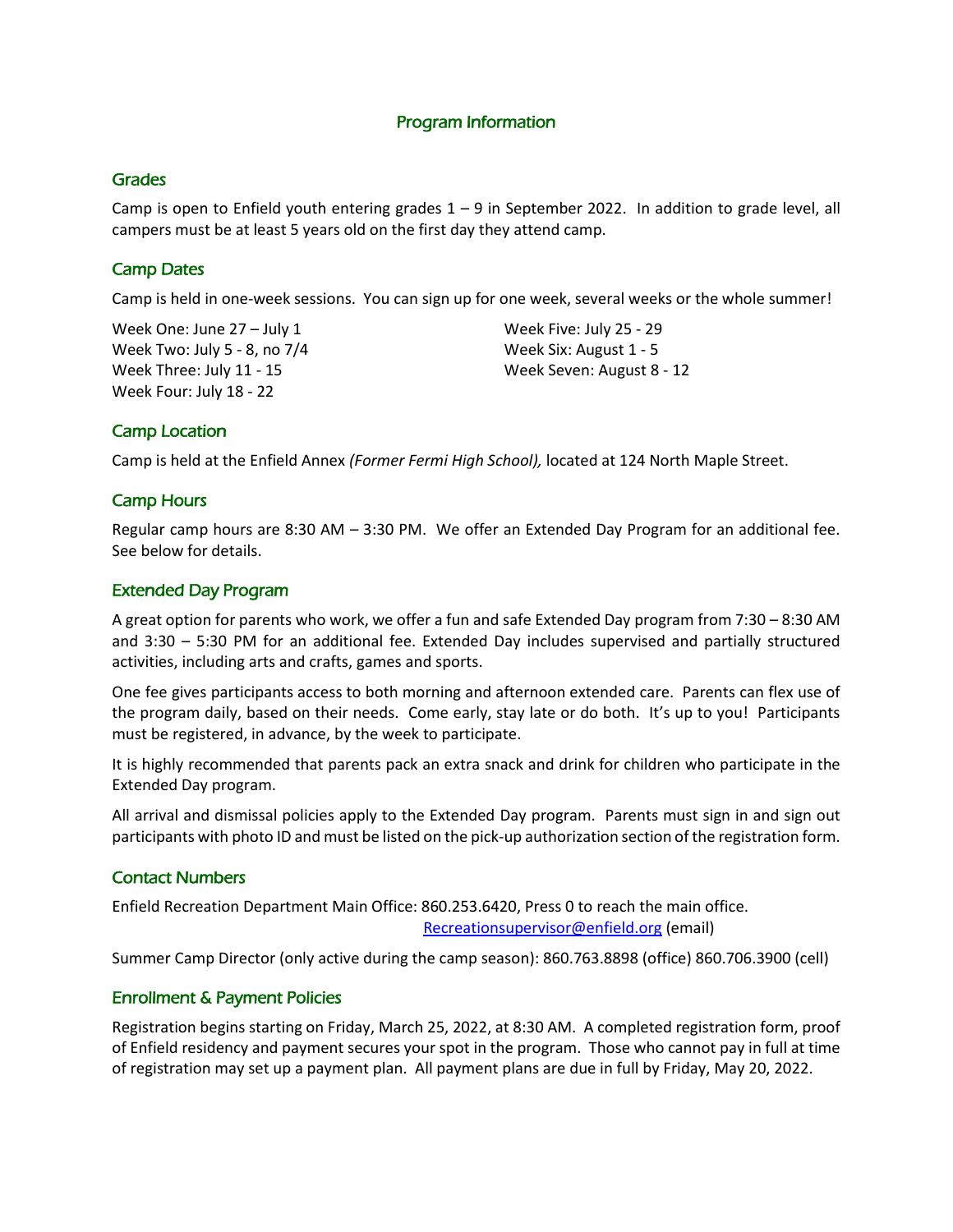This program is EXTREMELY popular, so register early to ensure your space. We are limited to how many campers we can take each week. Once spaces are full, we will take a waiting list in case of withdrawals.

#### Withdrawals and Refunds

Due to limited space at camp, full or partial refunds are not given unless for a medical reason upon receipt of a doctor's note. Doctor's notes must be received within one business day, if the session has already begun. Refunds will not be given for any reason if the request is submitted after the session has ended.

No refunds are given for children dismissed from the program due to behavior reasons unless we can fill your child's spot.

Registrations are non-transferable to another child or to another program. **A 10% processing fee will be charged on all refunds regardless of reason.** 

#### Attendance and Absences

Attendance is taken daily at camp. If your child is going to be absent from camp, please call 860.763.8898 between 7:30 – 8:15 AM to report an absence.

Staff will call home to check attendance on any camper designated as a walker/biker who has not arrived at camp by 9:00 AM.

#### Rainy Day Procedures

Camp is held rain or shine. We try to hold outdoor activities in marginal weather if possible. Please dress children for muddy conditions and pack a change of clothes.

#### Parking

Please remember to drive slowly and carefully in the camp parking lot. Everyone must park in a marked parking spot (please utilize the upper parking lot) and walk their child up to the building. There is no parking in the circle for drop off or pick up, due to safety reasons.

#### Arrival and Dismissal

**Extended day** campers may be dropped off any time between 7:30 – 8:30 AM. Please do not enter the building before 7:30 AM. Extended day campers may be picked up any time between 3:30 – 5:30 PM. All campers must be picked up by 5:30 PM.

**Regular day** campers may be dropped off beginning at 8:30 AM. Doors open at 8:30 AM. Pick-up for regular day camp is 3:30 PM.

All program participants must enter the building though the designated camp entrances. Please follow signs posted outside the building. Camp participants should NOT enter the building through the Adult Education entrance.

#### Sign In/Out

Campers are required to be signed in and out daily during both pick up and drop off. Please have a photo ID ready, to ensure a quick and easy sign out.

Your child will only be released to those listed on the pick-up authorization section of the registration form **(this includes parents).** Changes in pick up authorization must be done in person at the Recreation Office upon showing a valid photo ID. Please note, persons authorized to pick up campers must be 18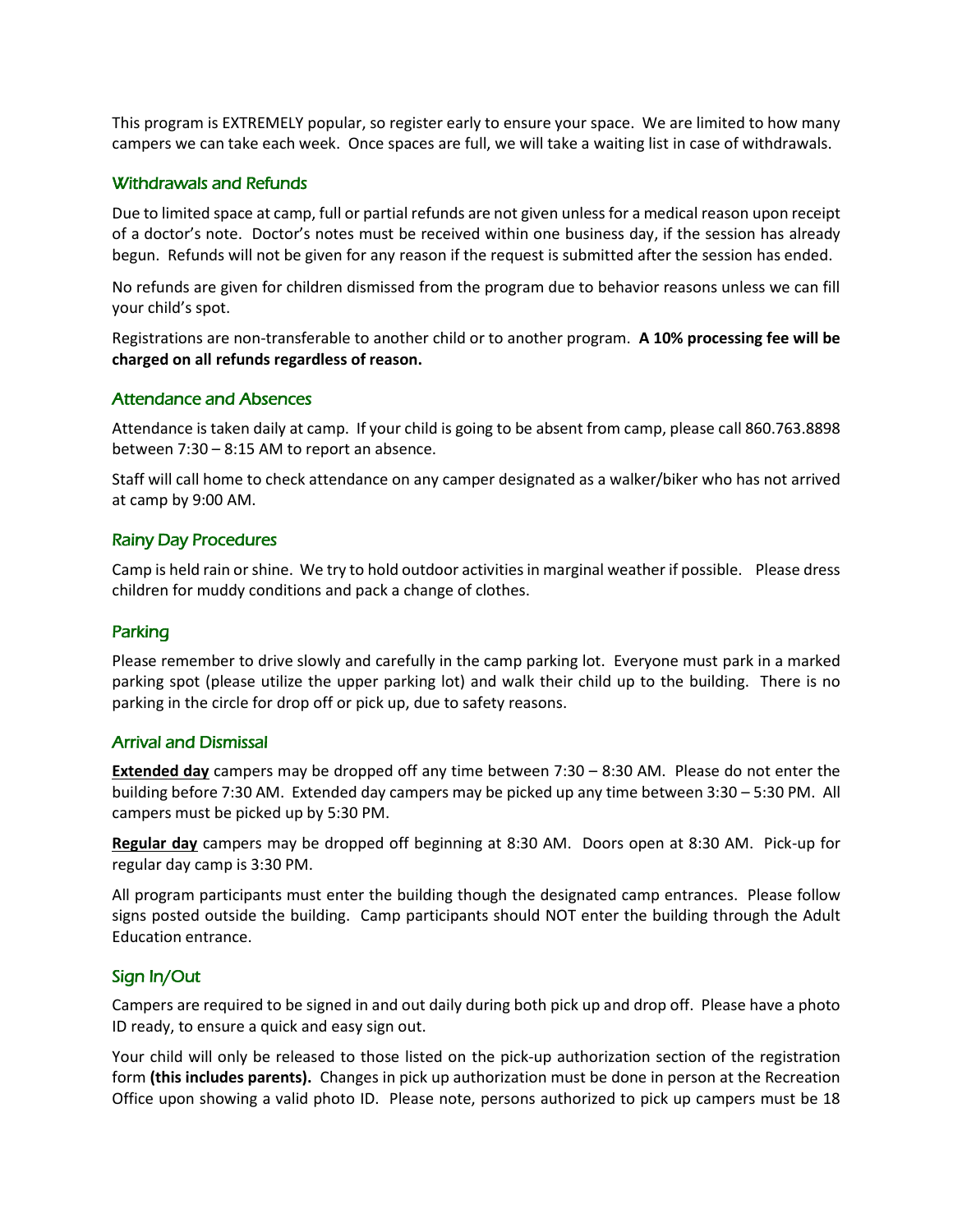years of age or older. The sign in/out policy also applies to the Extended Day program.

#### Walkers/Bikers

Campers may walk or bike to camp if they meet the following stipulations…

- Their registered home address is within 1.5 miles or less of the camp location.
- Bikers provide their own bike lock and wear a bike helmet to and from camp in line with CT State Law.

Staff will also not release campers under the following circumstances…

- They do not have a bike helmet with them.
- It is raining, thundering and lightening or there is a threat of severe weather.

Campers who walk or bike must arrive at camp between 8:30 - 8:45 AM and will not be allowed to leave before the scheduled dismissal time.

#### Early Pick-Up

Camp is very busy all day. We ask that parents please abide by the following guidelines in regard to early pick-ups.

Any camper who needs to be picked up before 3:15 PM should come to camp with a note stating the time they will be picked up and by whom. This allows us to have campers ready to go when you arrive. If something changes during the day, please call the Camp Director at 860.763.8898 to arrange an early pick up.

Please note that on field trip days early pick up may not always be possible. Staff has an estimated return time; however, it is subject to changes in the departure time, traffic and the bus driver.

**We do not do any sign out between 3:15 – 3:30 PM**. During this time all staff and campers are busy cleaning up and getting their belongings together for sign out. Doors open for sign out at 3:30 PM.

#### Late Pick-Up

Any camper who is not picked up at their scheduled dismissal time is assessed a \$5.00 per 5-minute late fee which must be paid at drop off the next morning. If you are running late, please call camp at 860.763.8898 to let staff know. Campers who are chronically picked up late from camp may be subject to dismissal from the program.

#### **Groupings**

Children will be placed in groups based on their current age (year and month of birth) in comparison to the complete range and distribution of ages of all session participants. As this range and distribution changes each week, so may the ages of campers in each group. We do not guarantee requests for campers to be with a certain counselor or participant. **Please contact us 7-10 business days BEFORE your start date if you have any requests for group assignments.** Campers will be provided their group assignment on Mondays during the camp morning meeting.

#### Communications & Notices

From time to time, camp staff will hand out notices or flyers concerning upcoming events or camp information. All other information pertaining to camp can be found in this handbook.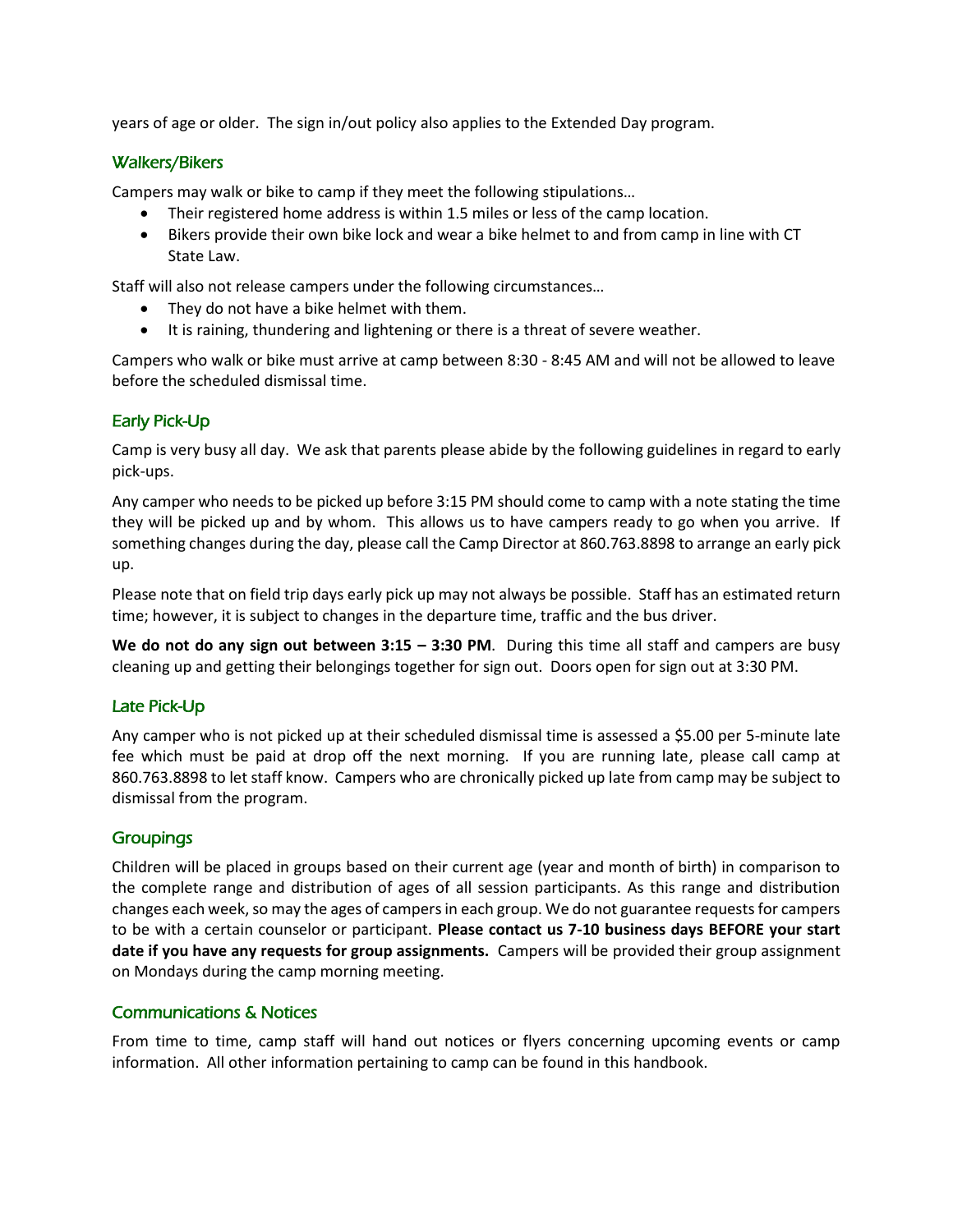Your receipt upon registration is your confirmation for the program. **No other information will be mailed to you concerning camp**. If you have specific questions concerning camp, please feel free to contact the Recreation Office during office hours, Monday – Friday, 8:00 AM – 4:00 PM.

During the summer we will utilize email to communicate any time-sensitive information you may need to know. The email address attached to your *MyRec.com* Account will be where we will send emails to. If you need to update your email address, you must call the Recreation Office to update this information.

#### Camp Attire

Please see below for our camp attire check list:

- $\Box$  Play clothes (shorts & a t-shirt) that are okay to get dirty. Campers spend a lot of time outside and doing messy arts & crafts projects.
- $\Box$  Sneakers & socks. For your child's safety, we only allow campers to wear sneakers during activities. Also, some field trip locations require stocking feet to participate in activities.
- $\Box$  Sun protection. Please arrive at camp with sunscreen already applied. We also suggest a hat and/or sunglasses. We take sunscreen breaks during the day so campers can re-apply.
- $\Box$  For girls, we suggest some sort of hair tie or clip to hold their hair back.
- Swim Time *please see the swimming section of this handbook regarding pool attire.*
- $\Box$  Campers are not allowed to wear any jewelry that hangs or dangles.

#### Personal Belongings

All belongings that participants bring with them to camp should be clearly labeled in permanent marker with their first and last name. See below for items NOT allowed at camp.

#### Items Not Allowed at Camp

For all participants' safety, campers are not allowed to bring the following items to camp with them. Personal sports equipment or toys, money, electronics, cameras, cell phones, medications, or weapons.

Items not allowed at camp will be held in the office and returned to a parent or guardian at dismissal. Campers who continue to bring restricted items to camp will be subject to the camp disciplinary procedure.

The Recreation Department is not responsible for lost, stolen or damaged items brought to camp.

#### Sunscreen and Sun Protection

Please arrive at camp with sunscreen already applied. We also suggest a hat and/or sunglasses.

There will be time during the day so campers can re-apply if needed. Staff is not authorized to touch campers to assist in sunscreen application. Campers will only be allowed to apply sunscreen that they bring from home. Note, aerosol sunscreen is **NOT** allowed at camp. Please label your child's sunscreen with their first and last name.

Please see the website for our required *Sunscreen Authorization Form* and complete policy pertaining to sunscreen.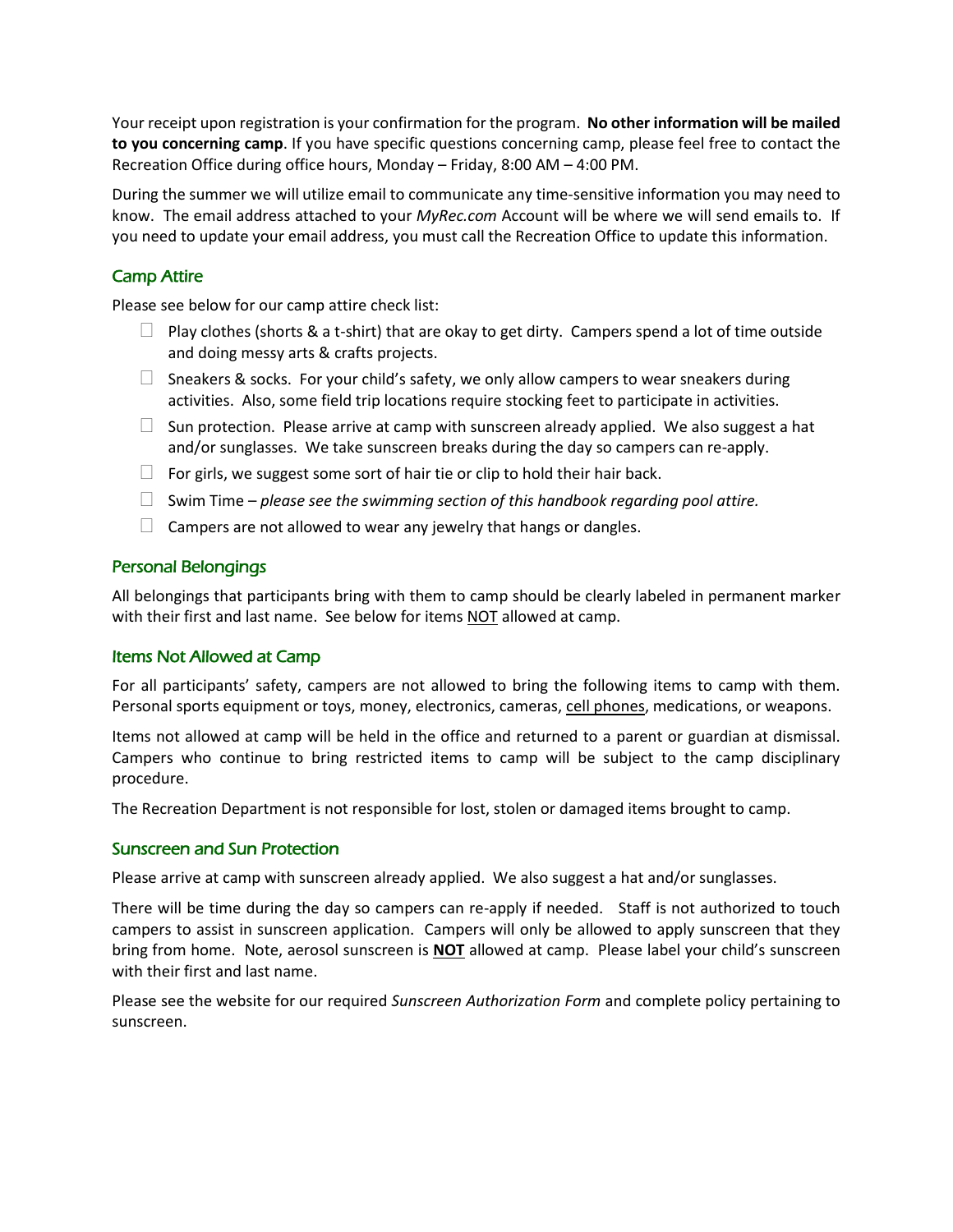#### Lost and Found

Please discuss with your child how they will keep track of their belongings. Be sure that all personal articles are marked with your camper's first and last name. Please check your child's bag before you leave for the day. Lost items are much easier to recover on the same day they are lost. All unclaimed lost and found items will be donated to a worthy charity in early September.

#### General Camp Schedule – subject to change and is different on field trip days.

| $7:30 - 8:30$ AM           | AM Extended Day Program                         |
|----------------------------|-------------------------------------------------|
| $8:30 - 8:45$ AM           | Sign in and Morning Meeting                     |
| $8:45 - 10:30$ AM          | <b>Camp Activities</b>                          |
| $10:30 - 10:45$ AM         | Snack                                           |
| $10:45 - 12:15$ PM         | <b>Camp Activities</b>                          |
| $12:15 - 12:45 \text{ PM}$ | Lunch                                           |
| $12:45 - 1:00$ PM          | <b>Transition time</b>                          |
| $1:00 - 2:00$ PM           | Swimming or Camp Activities                     |
| $2:00 - 3:00 \text{ PM}$   | Swimming or Camp Activities                     |
| $3:00 - 3:30$ PM           | Clean-up, Afternoon Announcements and Dismissal |
| $3:30 - 5:30$ PM           | PM Extended Day Program                         |
|                            |                                                 |

#### Lunch/Snacks

Campers bring their own lunch and a snack to camp each day. Please include an ice pack as there is no refrigeration available. Also, please bring a large reusable water bottle clearly labeled with your child's first and last name. Please note: Snack and lunch are eaten outdoors, in our shaded picnic grove.

Due to the prevalence of allergies, nut products are not allowed at camp (this includes peanut butter). To avoid any issues with camper's food, we do not allow participants to share, trade or sell what they bring to camp with them to eat or drink. **NOTE: Vending machines in the Annex are not available to campers due to products containing nuts.**

Children who participate in the extended day program should bring an additional snack and drink to eat during that time.

Campers should also bring lunch and snack on field trip days. Please do not send your camper with money to buy lunch on the field trip as this is not always an option due to time constraints and/or the facility.

#### Swimming

Campers participate in free swim time daily unless we have a field trip or special event at camp. Campers use the indoor pool on site at camp. The pool is staffed by Red Cross Certified Lifeguards as well as with camp staff.

All campers are swim tested on their first day of camp. Based on testing, campers are put into one of three categories;

- Swimming in the shallow end with required use of a floatation bubble (bubble is provided).
- Swimming restricted to the shallow end with no bubble.
- Swimming with no restrictions. Use of the whole pool is allowed.

Campers who attend for multiple weeks may be re-tested upon their request. In addition to use of recreation issued floatation bubbles, campers may bring their own life jacket or floatation device as long as it is clearly marked as "Coastguard Approved". Please label all personal floatation devices with your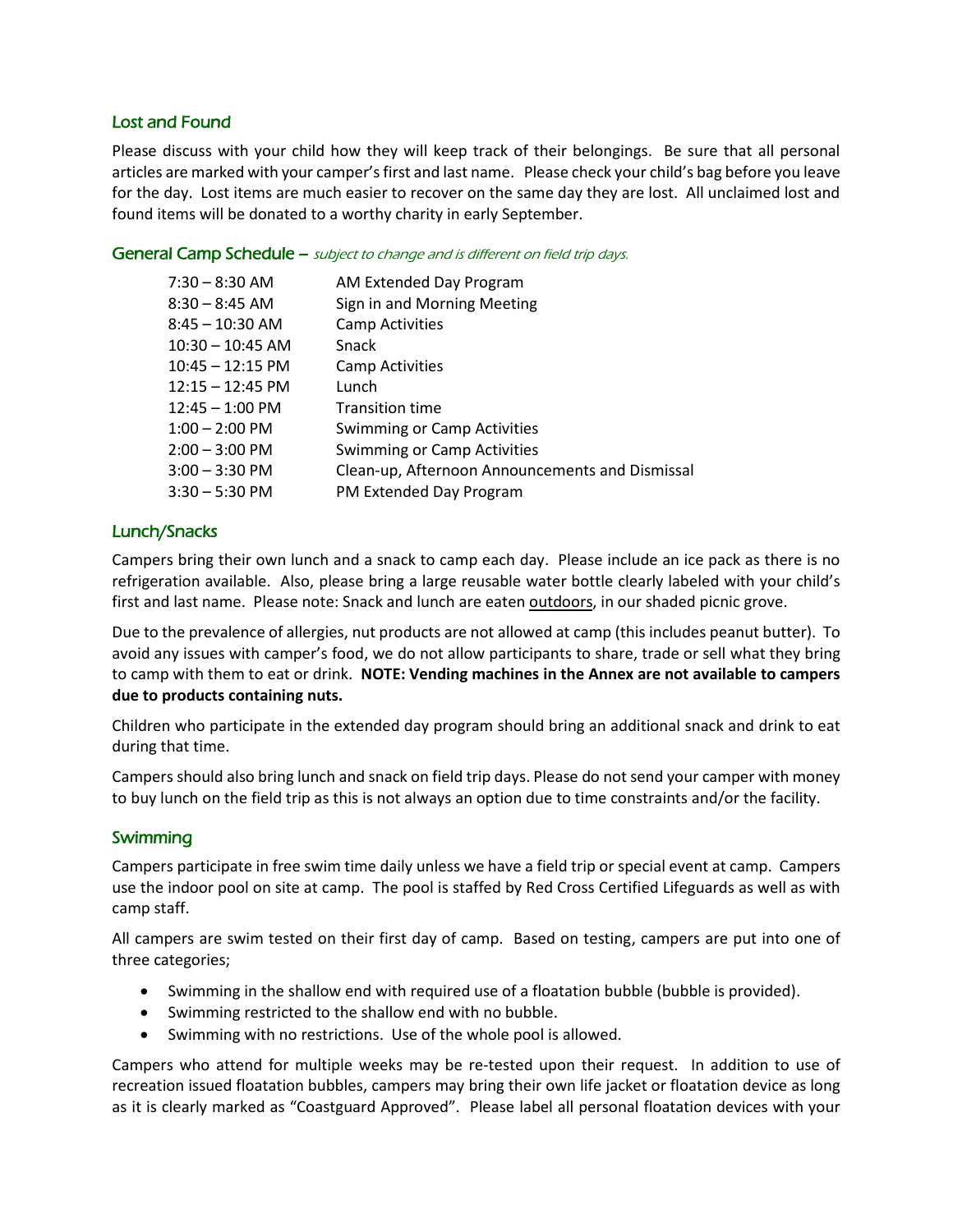child's first and last name.

To be prepared for open swim, campers should come to camp daily with a bathing suit (one piece for girls is recommended), towel, sandals, and a plastic bag to put wet clothing in. Campers are also allowed to bring goggles if they wish to use them in the pool. All items should be clearly labeled with your child's first and last name.

#### Swim Lessons

Swim lessons are not offered as part of the camp program. We do not escort children to and from personal swimming lessons during the day. Campers must stay with their group at all times during the camp day to ensure proper staffing ratios.

#### Field Trips/On-site Special Events

Each week, campers will participate in an on-site special event and/or off-site field trip depending on grade level. Off-site trips are offered using school bus transportation. There is no additional fee for onsite events or off-site trips. Campers should wear sneakers and socks on all field trips as some facilities require campers to wear rented footwear or participate in stocking feet.

Money: Campers often ask if they can bring money with them for the field trip. Trip admission is included with your weekly camp fee. IF campers wish to bring spending money for a snack or souvenir they may do so. However, we ask that they bring no more than \$20.00. Campers must hold onto any money they bring themselves. Please note, visits to the gift shop or snack bar are only made if extra time allows at the end of the trip. The Recreation Department is not responsible for lost or stolen field trip money.

#### Field Trip Transportation Rules:

- Campers are to remain in their assigned seat at all times
- No yelling, screaming or throwing any objects at any time
- Eating and drinking is not allowed on the bus
- All regular camp rules apply

#### Food Activities

On Fridays we have a special, edible treat. This will be announced in advance. There is no additional cost for this activity. Offerings may include cupcakes, ice cream or another treat. Due to the large number of participants that we have at camp, no substitutes of a different food option are available. Those who do not want to participate (or have a food allergy) may bring their own snack or treat from home to eat during this time, if they so desire.

#### Program Participation

The purpose of Tons-O-Fun Summer Camp is to provide participants with an age-appropriate recreational experience. While we understand that camp is a great option for summer childcare, camp's purpose is strictly for recreational enrichment. Camp staff is trained to provide recreational experiences in a safe environment. In line with the program's purpose, camp rules and behavior expectations must be abided by. Those who cannot follow these policies may be subject to dismissal from the program.

#### Policy for Non-Discrimination

The Enfield Recreation Department does not discriminate on the basis of race, color, religion, sex, marital or veteran status, national origin, disability or political beliefs.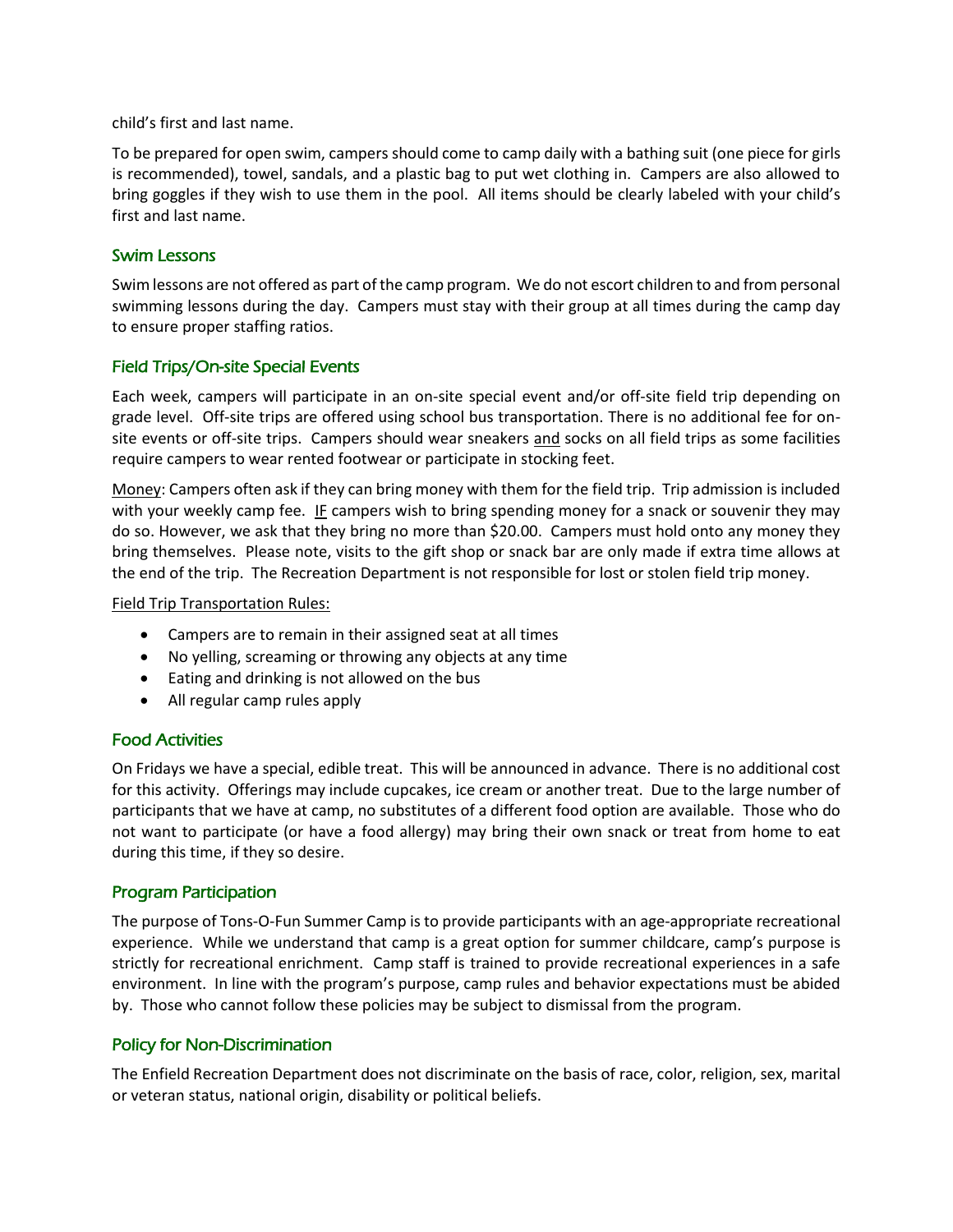#### Parent Concerns, Communications & Family Dynamics

It is our goal, as your child grows and changes, to provide him/her with the best summer program experience possible. We feel this is best accomplished through open communication between parents and staff members in all matters.

**Please make sure that you contact the Recreation Office at least two weeks prior to your child's start at Summer Camp if we need to be aware of any concerns related to your child that may affect them while in attendance. Information concerning medical issues, special needs, custody agreements, recent or drastic changes to the child's personal or immediate family life are examples of things staff may need to be aware of.** 

We also encourage parents to communicate with staff to gather information about their child's day during pick-up.

#### Staff Qualifications

All of our staff is hired based on a combination of education and experience with children. Each employee has his or her references validated and undergoes a national criminal background check as permitted by law.

The Enfield Recreation Department requires all staff to attend an extensive Orientation and Training program. All staff is required by state law to receive training in Bloodborne Pathogens Exposure Control & Epi-Pen Administration. Counselors also participate in training in the following areas: First Aid & CPR, DCF Mandated Reporter Training, record keeping, personnel policies, department policies and procedures, customer service, security, emergency response, game leadership, sports, and crafts.

In addition to all the training listed above, supervisory staff is certified in Medication Administration.

#### Children at Risk/Mandated Reporting

All camp staff are trained yearly as *Mandated Reporters* of child abuse and/or neglect by the Connecticut Department of Children and Families. Staff is REQUIRED, by law, to report suspected cases of abuse or neglect to DCF.

Parents who arrive at dismissal in an incapacitated condition (i.e. alcohol, drugs), present a risk to their child. Staff in charge will advise the parent of their options regarding the transportation of their child to his/her home. Some options that may be exercised are:

- Call another person on the child's pickup authorization list
- Call the other parent
- Call a taxi (cost to be incurred by the parent)

If a reasonable conclusion cannot be reached, the parent will be advised that the police and/or DCF will be called.

#### Mental and Emotional Health

The mental and emotional health of campers is a priority for program staff. If a participant is having a mental or behavioral crisis that is beyond our ability to control, the following steps may be taken based on the situation…

- The parent will be called for the child to be picked up.
- 2-1-1 will be called and Mobile Crisis Intervention Services will be requested.
- 9-1-1 will be called and emergency personnel (police & EMS) assistance will be requested.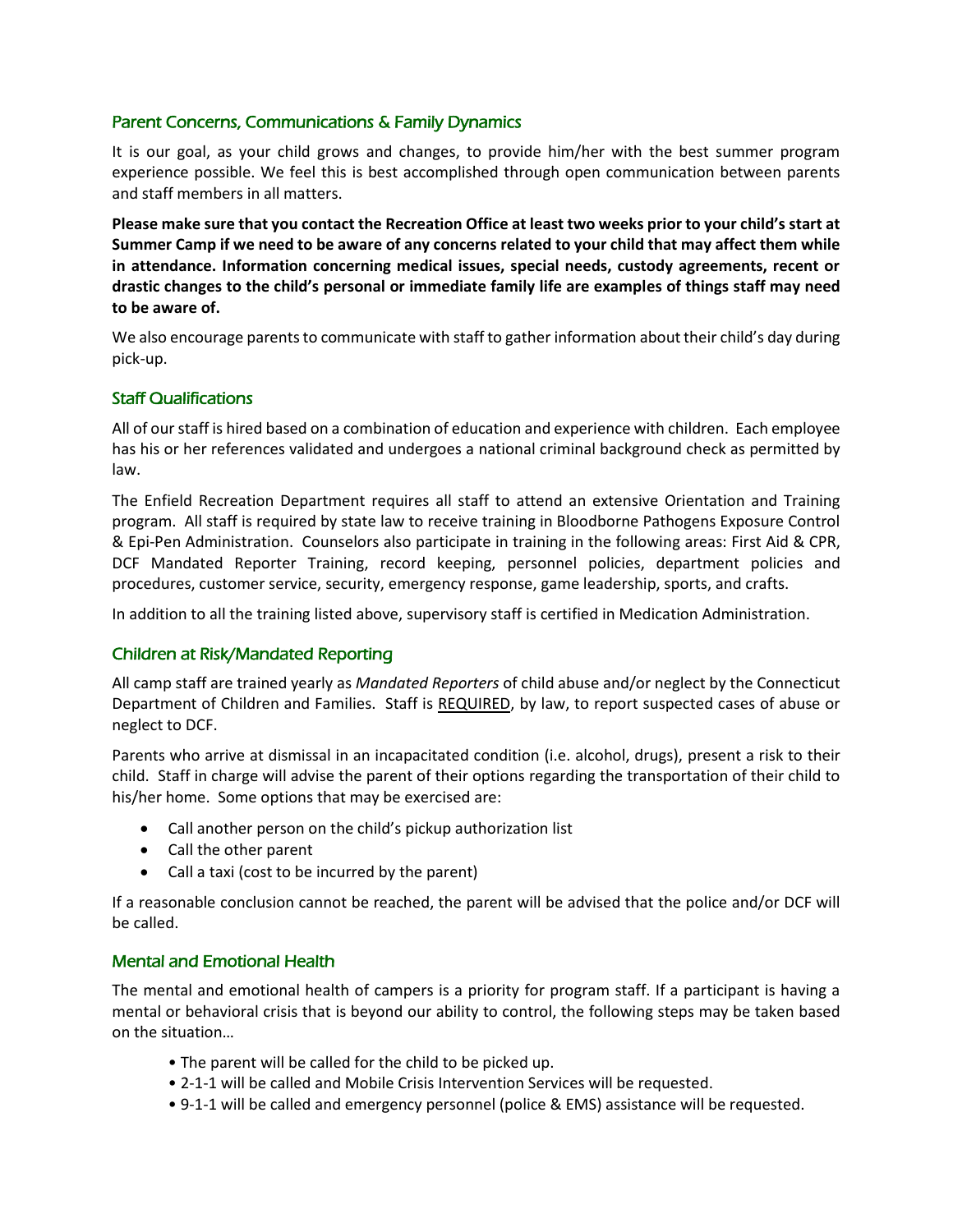Examples of these situations include but are not limited to:

- A participant is uncommunicative, out of control or destroying property.
- A participant who is putting him/herself or others in danger.
- A participant who is acting violently or behaving dangerously.
- A participant who is threating to hurt him/herself or others.
- A participant who is expressing suicidal thoughts or actions.

A meeting with the Recreation Manager and Camp Director is required before a participant will be allowed to return to Summer Camp after a mental or behavior crisis.

#### Illness and Injury Policy

**Illness/Communicable Disease Control**: Children with a beginning cold should be kept at home for 24-48 hours. Many contagious diseases begin with signs of a cold. Prompt isolation of these children from others will help prevent spreading of the disease. The following are the isolation requirements of the Connecticut State Department of Public Heath regarding some of the more common communicable diseases.

Children should be excluded from camp for the reasons outlined below:

- The illness prevents the child from participating comfortably in program activities including outdoor time.
- The illness results in a greater need for care than the staff of the program can provide without compromising the health and safety of the other children.
- Any child determined by the local health department to be contributing to the transmission of illness during an outbreak.
- Fever temperature of 100 F taken via infrared thermometer.
- Diarrhea defined by more watery stools or decreased form of stool that is not associated with changes of diet. Blood or mucous in stools that are not explained by dietary change, medication and is different than their normal bowel movement. Exclusion is required for all children with 1 occurrence of diarrhea during the previous 24 hours.
- Vomiting –1 occurrence during the previous 24 hours.
- Rash/Hives Must be seen by a physician and have doctor's note to return.
- Conjunctivitis (Pink Eye) must seek medical attention if the eyes are pink and thick yellow/green discharge is present. Eyes may be irritated, swollen, or crusted in the morning. If sent home for medical treatment, the child must stay out the remainder of the day and can return to the program after at least 2 doses of medication have been administered.
- Strep throat until 24 hours after treatment has been started and at least the following day from the child being sent home.
- Chickenpox: Remain home until all primary lesions have healed, 5-7 days.
- Head Lice: Re-entry is permitted when camper no longer has an active infestation.

For the ill child's comfort and to reduce the risk of contagion, the child must be picked up as soon as possible within notification of an illness.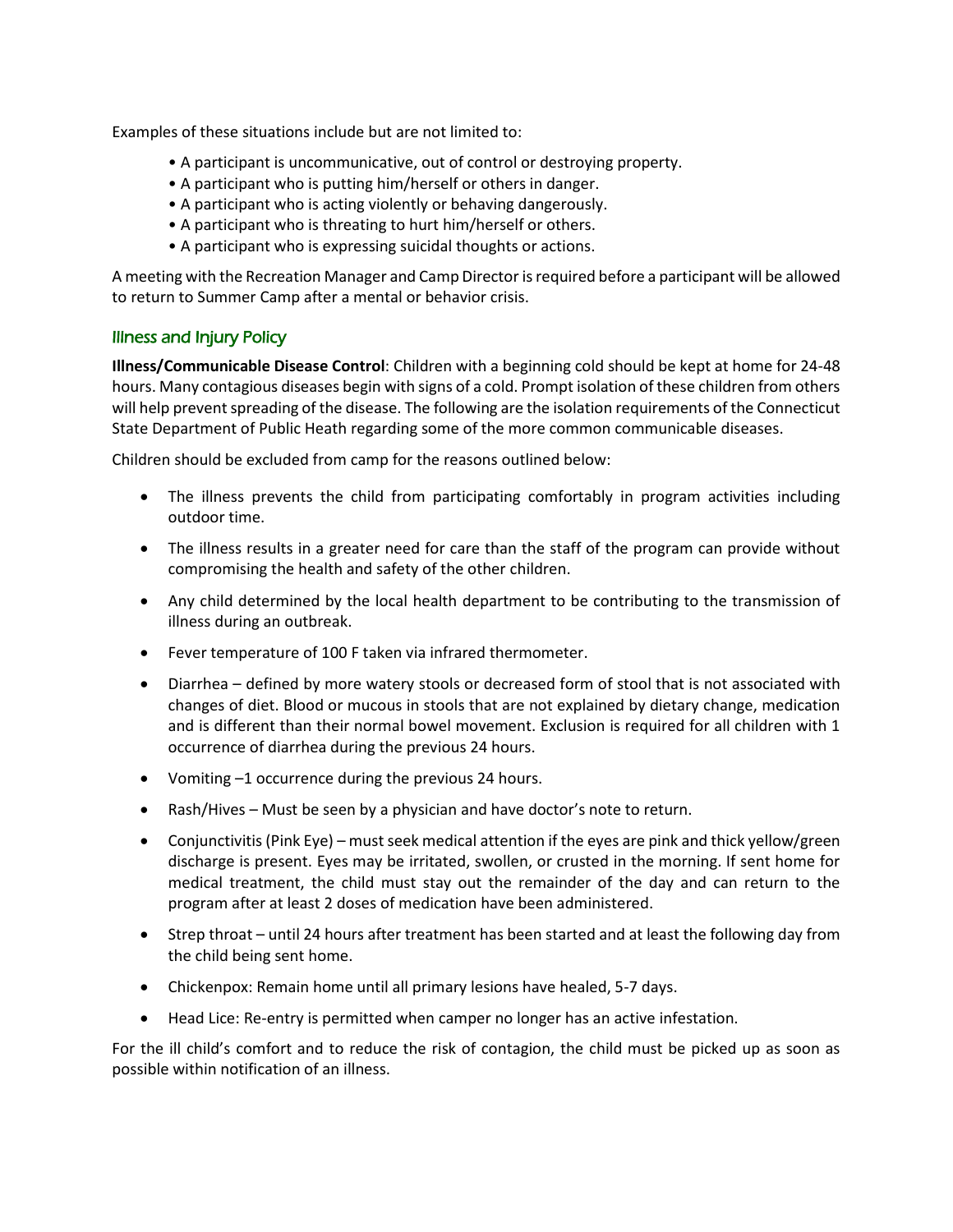Children must remain home for at least the next day and for 24 hours without symptoms before returning to the program, except where otherwise stated. **All current local, State and Federal guidelines will be followed in regards to COVID-19.**

In the case of a suspected contagious illness or continuing symptoms, a doctor's note will be required before returning to the program. If a child was issued an antibiotic, he or she must have been on the antibiotic for at least 24 hours. Upon return, the child must be able to participate fully in all aspects of the program including outdoor play.

Program staff make the final decision whether to exclude a child from the program due to a confirmed or suspected illness. Temperatures may be retaken during the day if a fever is suspected.

**Injuries:** For everyone's safety and for our record keeping, it is VERY IMPORTANT that when a camper gets hurt, they notify a staff person. Staff will complete an accident report and appropriately attend to all reported injuries.

Please talk to your child and remind them that if they get injured, they need to tell their counselor or another staff member right away.

Staff will notify parents as soon as possible in the following cases of illness or injury, not limited to:

- Any situation in the pool that requires lifeguard staff to rescue a camper from the water
- Signs of heat stroke or sun burn
- Onset of a rash or allergic reaction
- Serious falls or collisions
- A head injury of any kind
- Vomiting or diarrhea
- Nose bleeds or any other type of bleeding that does not quickly stop
- When campers require use of non-maintenance, emergency medications
- If emergency personnel are called

All minor first aid issues will be reported to the person picking up the child at dismissal. This includes but is not limited to, bumps, bruises, small cuts, use of an ice pack.

#### **If your child becomes ill or is injured while at camp, you will be asked to pick them up within an hour, so staff are able to maintain proper ratios.**

#### **Allergies**

In recent years there has been an increase in the number of children with severe allergies to peanut products and other things that may be found at camp or at field trip locations. We try out best to accommodate these campers, without inconveniencing other campers. If you're aware that your child is allergic to something, it is the parent's responsibility to notify the Recreation Department in writing, at the time you register your child, so we may take proper precautions

#### Medication Administration Policy

The Enfield Recreation Department's Tons-O-Fun Summer Camp has appropriately trained staff on site to store and administer medications for program participants, under certain conditions.

A Medication Authorization Form\* provided by the Enfield Recreation Department is required anytime a medication is to be administered at camp, for each medication being administered. This form is **required**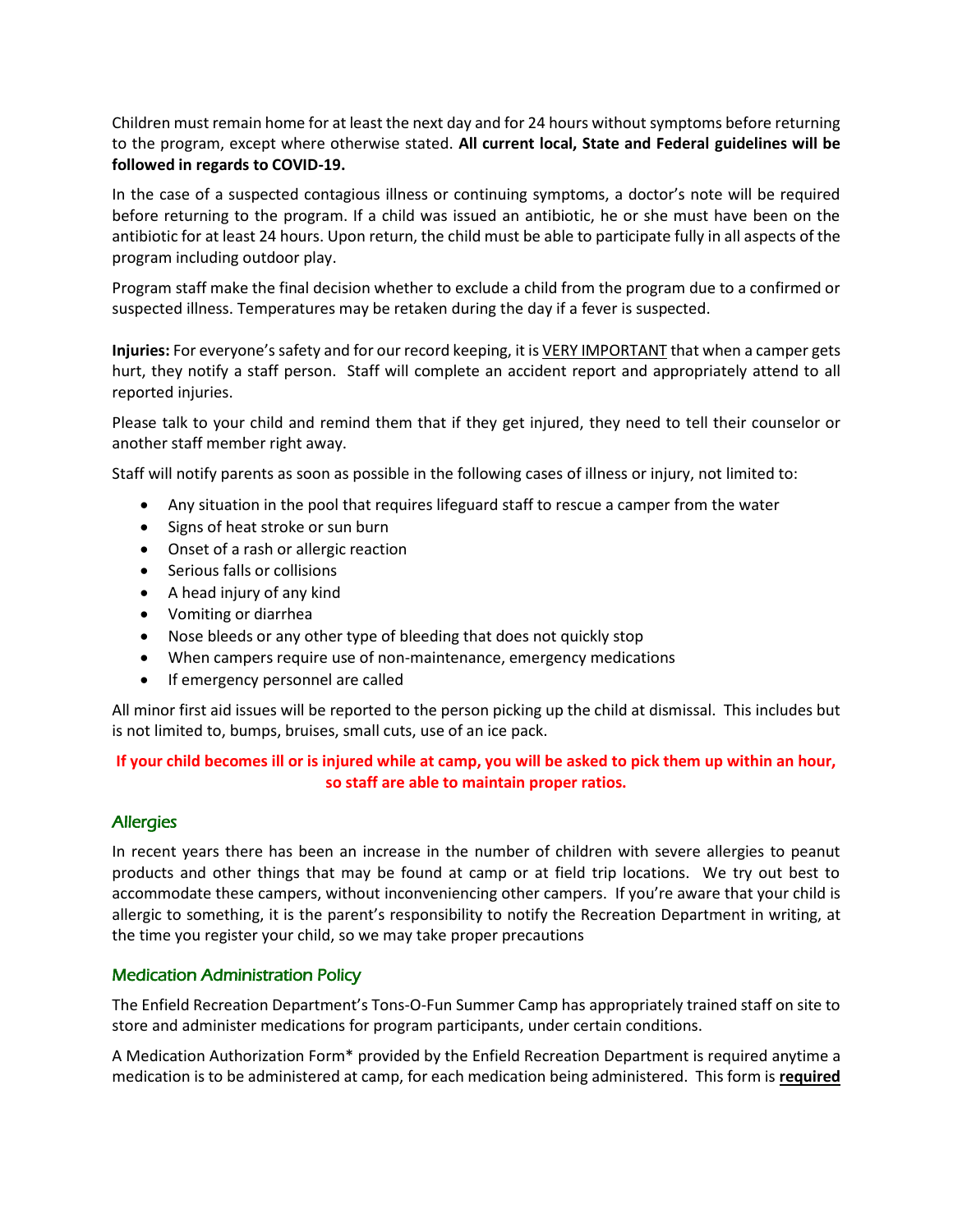by the State of Connecticut and the Department should your child need medication dispensed to them while at camp.

#### **PARENT RESPONSIBILITIES:**

- It is the parent's responsibility to inform the Recreation Office upon registration that their child has a prescribed inhaler, epi-pen or other medication that they will need to have administered at camp.
- A Recreation Department issued medication form is required to be signed by the parent and the prescribing physician before the program starts. Your child will not be allowed to attend camp if the appropriate forms are not completed. If there are any changes to the child's dosage/medication, a new set of forms must be completed by the prescribing physician.
- Parents are responsible for providing food or drink to take with medication if required, other than water.
- The original measuring device must be provided for any liquid medications that are to be dispensed at camp.
- Tablet medication which dosage is required to be halved must come to camp pre-cut.
- The first dose of any medication the child has not taken before must be administered at home.
- Medication must be replaced prior to the expiration date.

#### **THE FORM:**

- Must be signed by the authorized prescriber who orders the medication. Authorized prescriber means a physician, dentist, optometrist, podiatrist, advanced practice registered nurse or physician assistant.
- Must be signed by the parent or legal guardian.
- No other forms other than the form provided by the Recreation Department will be accepted as means of authorization.
- Forms must be filled out completely and legibly to be accepted.

\*Forms are available at the Recreation Office or online at *[www.enfield-ct.gov/recreation](http://www.enfield-ct.gov/recreation)*

#### **THE MEDICATION:**

- The Recreation Department Policy and CT State Law requires that medication must be brought in by a parent or other responsible adult (over the age of 18) and given directly to the Recreation Manager, Camp Director or Head Camp Counselor. This person must remain to count the medication and to sign a form that verifies the amount. Once dropped off, the medication must stay at camp until the child is finished attending for the session.
- Prescription medications must be in the original pharmacy bottle, properly labeled, and not contain more than a 35-day supply of medication.
- Medication samples must be labeled by the authorized prescriber who orders the medication.
- Over-the-counter medication must be brought in the original unopened, factory sealed, packaging. No opened medications will be accepted.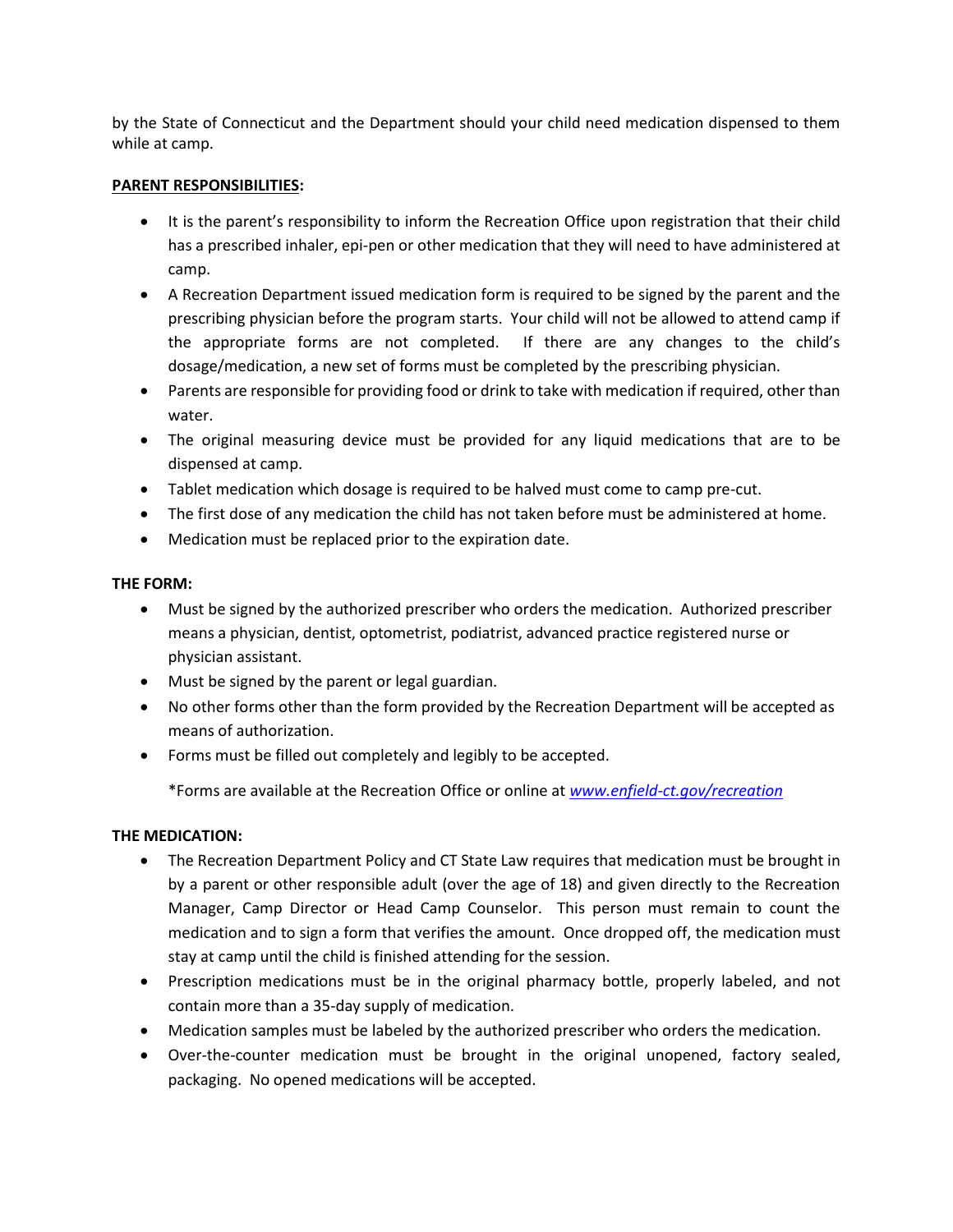- Medication must be picked up by the parent or other responsible adult by the last day of camp that the child is registered for. Medications not picked up within 5 business days of the final day of the camp season will be destroyed.
- The Recreation Department does not allow campers to carry or self-administer medication. Lifesaving medications such as epi-pens and inhalers are held by the child's assigned counselor, on their person, at all times when the child is at camp. The only exception to this selfadministration policy is for campers who have an insulin pump.

#### **STAFF RESPONSIBILITIES:**

- All medications, other than epi-pens and inhalers, shall be kept in a locked box in a camp office inaccessible to children. Keys to the locked box shall be accessible only to personnel authorized to administer medication.
- Medication shall be administered only in accordance with the written order of the authorized prescriber.
- Any unused portion of the medication shall be returned to the parent at the end of the program.
- Parents will be notified if/when a child has been administered emergency medication.
- Parents shall be notified immediately of any administration errors by telephone and in writing. The error shall be documented in the child's record.
- Staff will keep accurate documentation of all medications administered by completing the proper paperwork. Individual administration records shall be written in ink and include:
	- o The date the medication was administered.
	- o The time it was administered.
	- o The dose that was administered.
	- o The signature of staff person administering the medication.
	- o Any comments.

#### Special Needs

The Enfield Recreation Department welcomes children with special needs in an integrated group setting when it is determined that the child can best be served in a camp environment. Staff will work closely with the child's family and any qualified professional to make such a determination, to build a successful camp experience, or to make referrals to a setting which is more appropriate, when necessary.

We realize that for parents of children with special needs, there are a number of factors that need to be considered in order to ensure a safe and positive camp experience. Camp staff is committed to your child having the best possible experience. Please be honest and straightforward, filling in all information that will help your child have a successful and fun summer, when filling out the Special Needs Intake Form. This form is to be completed by a parent or guardian, although you may want to discuss some of the questions (and your responses) with your child.

Some parents hesitate to provide camps with personal information about their child's behavior or past experience. Some fear the information may be used inappropriately while others are concerned about their child being labeled or treated differently. All parents want to see their child have a fresh start at Camp. Camp Tons-O-Fun appreciates these concerns and ensures that this information is only shared when necessary and only at the discretion of the supervisory staff. Please know how invaluable such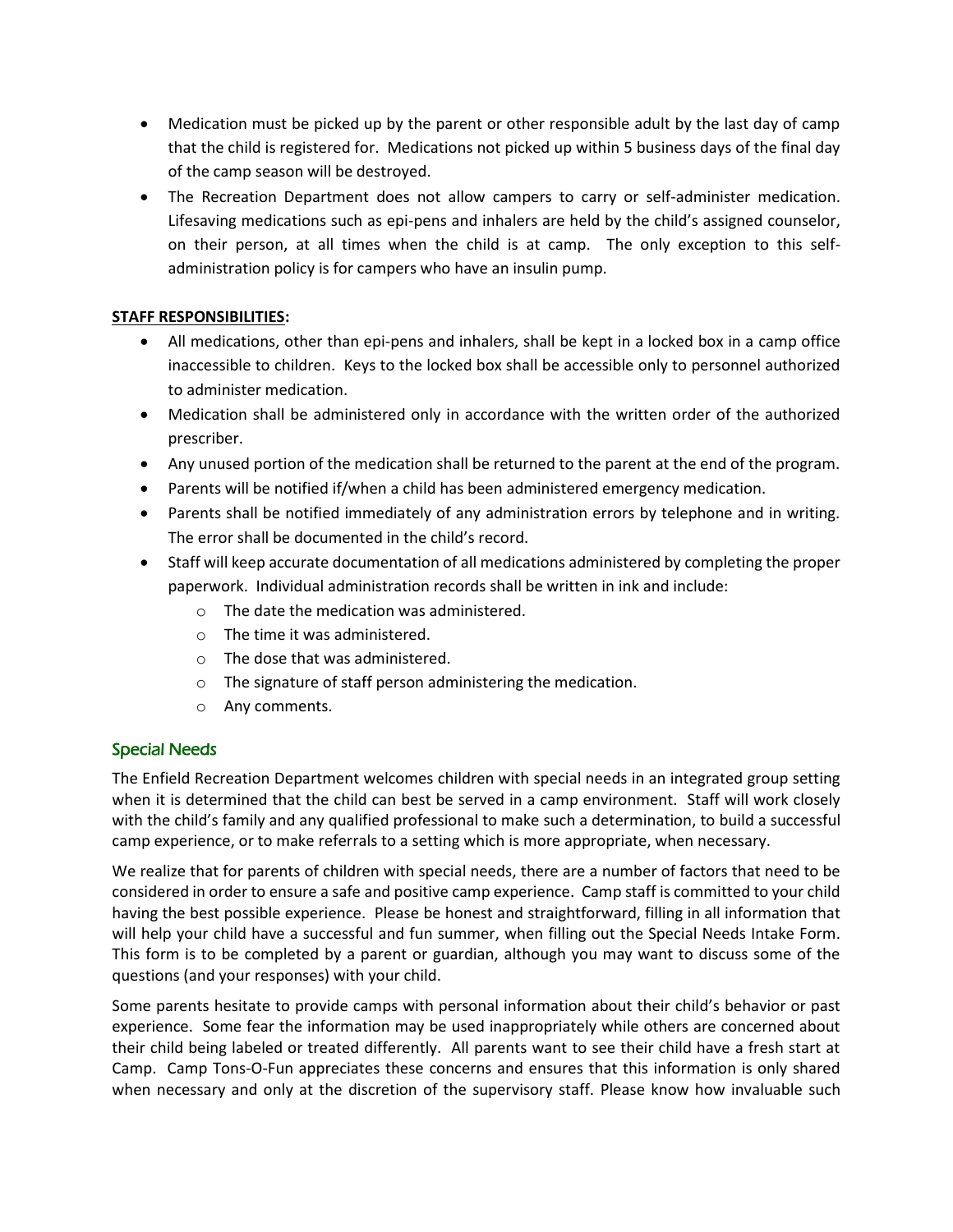information can be in assisting us to help make your child's transition to camp as smooth and rewarding as possible.

#### **What is inclusion in a day camp setting?**

Inclusion provides the opportunity for children with special needs to attend camp with their typically developing peers. Most day camps are not specifically for children with special needs.

#### **Is Camp Tons-O-Fun a good fit for my child?**

Though our goal is to include all campers, if a child's needs are so great that they are not able to participate in meaningful ways, camp may not be a good fit for them.

- Campers should fit into the existing program's format including the camper/staff ratio of 10 to 1
- Campers should be able to take care of their own personal needs (such as toileting) without assistance
- Campers should be able to communicate their needs to program staff
- Campers must be able to abide by the set program policy for conduct/behavior

We will make every effort to work with parents/guardians and the participant to provide a positive experience. However, if the program is found not to be a good fit for the participant, the Recreation Department reserves the right to suspend participation and will refund the participant for the remainder of the program minus the standard 10% processing fee. Withdrawal requests for all other reasons will follow the standard refund policy.

#### **The Special Needs Intake form must be filled out and submitted at the time of registration. Please fill out the questions as completely and accurately as possible.**

#### Behavior and Discipline

Camp rules and behavior expectations will be reviewed with participants each Monday of camp. Staff will discuss expectations thoroughly with campers and explain why it is necessary to have them. We want everyone to have fun, be treated with respect and to participate in a safe environment. We ask that, in addition to staff reviewing this information with your child, you review the camp handbook and discuss program expectations before your child attends camp.

Our big rule at Camp is that we have a good time, so when there is conflict, campers need to realize no one is having a good time. It is not fun to be called names, pushed or treated disrespectfully. Campers don't spit, throw items, use bad words, or leave the group without permission. Campers treat each other just the way that they want to be treated. It is not fun to have to sit in time out, miss out on fun activities or be sent to the office.

This is how we handle discipline at Camp:

- We redirect the child's behavior.
- We will use positive reinforcement.
- We will use a brief time out.

The actions listed above usually stop the undesired behavior. However, in an unusual situation we may have to continue to:

- Send the camper to talk with the Camp Director.
- Set up a meeting with the Camp Director, parent and camper.
- If the behavior repeats itself, the parents will be called and may be asked to pick up the camper.
- The camper may be suspended for one or more days from camp.
- The camper may be dismissed from the program.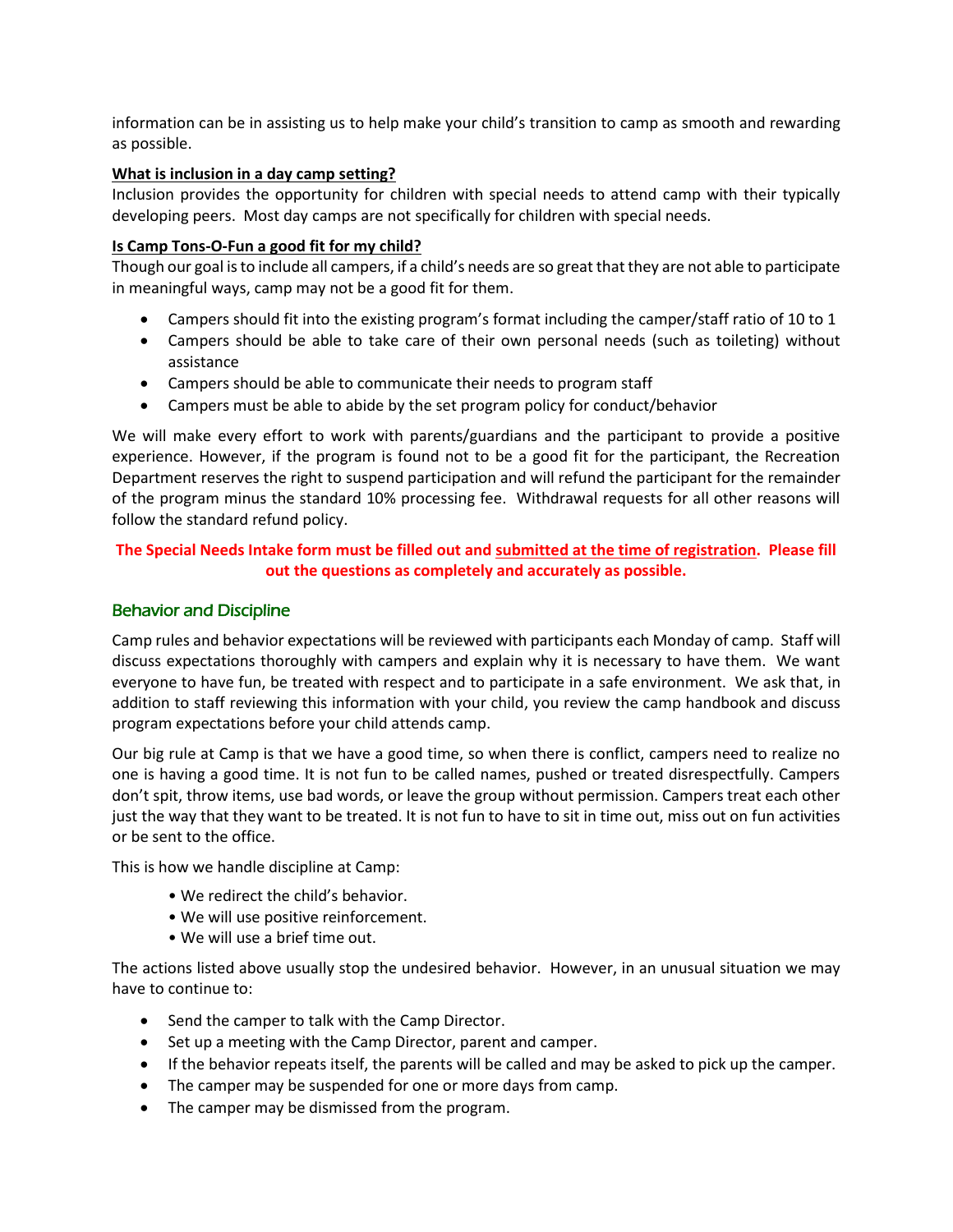• Under severe circumstances, campers may be immediately suspended or expelled from camp. This may include bringing weapons to camp, unsafe behavior to self and others, damage to Town property, etc.

**Please note**: We reserve the right to use discretion in the disciplinary process and will evaluate each situation on a case-by-case basis.

#### Anti-Bullying Policy

Bullying is when one or more people exclude, tease, taunt, gossip, hit, kick, or put down another person with the intent to hurt another. Bullying happens when a person or group of people want to have power over another and use their power to get their way, at the expense of someone else. Bullying can also happen through cyberspace: through the use of e-mails, text messaging, instant messaging, and other less direct methods. This type of bullying can also lead to persons being hurt during or between the camp seasons and be especially hurtful when persons are targeted with meanness and exclusion.

**At Camp Tons-O-Fun bullying is inexcusable, and we have a firm policy against all types of bullying.** Our Camp philosophy is based on our mission statement which ensures that every camper has the opportunity to have fun, experience new things, and build life skills in a safe environment. We work together as a team to ensure that campers gain self-confidence, make new friends, and go home with great memories.

Unfortunately, persons who are bullied may not have the same potential to get the most out of their camp experience. Our leadership addresses all incidents of bullying seriously and trains staff to promote communication with staff and their campers so both staff and campers will be comfortable alerting us to any problems during their camp experience and between camp seasons. Every person has the right to expect to have the best possible experience at camp, and by working together as a team to identify and manage bullying, we can help ensure that all campers and staff have a great summer at Camp Tons-O-Fun.

Please review our Anti-Bullying Policy with your child before they attend camp**.** We encourage you, as parents, to please let us know about any bullying concerns you may have for your child or any off-season, camp-related emails, instant messages, or text-messages that may have led to exclusion or meanness towards your child by somebody else in camp. We want to ensure that this problem can be managed by a strong partnership between our camp and you. Here's to a GREAT summer!

#### Tons-O-Fun Camper Behavior Agreement

The Enfield Recreation Department strives to provide a high-quality camp program that offers a safe environment in which all campers can play, learn and recreate. Camper attitude and behavior is critical to the success of the Day Camp community and each individual makes a difference in the quality of the camp experience. All participants are expected to follow the following Camp Rules and Code of Conduct.

#### **Camp Rules and Conduct**

- HAVE FUN!
- Fully engage and participate in all camp activities with limited assistance
- Demonstrate good sportsmanship and teamwork
- Get help from a counselor when there is a conflict with another camper
- Refrain from any horseplay/potentially dangerous activities
- Follow all rules provided by individual field trip locations and the bus company
- Remain in designated camp areas with assigned group/staff unless permission is granted
- Follow all established policies as listed in the Camp Handbook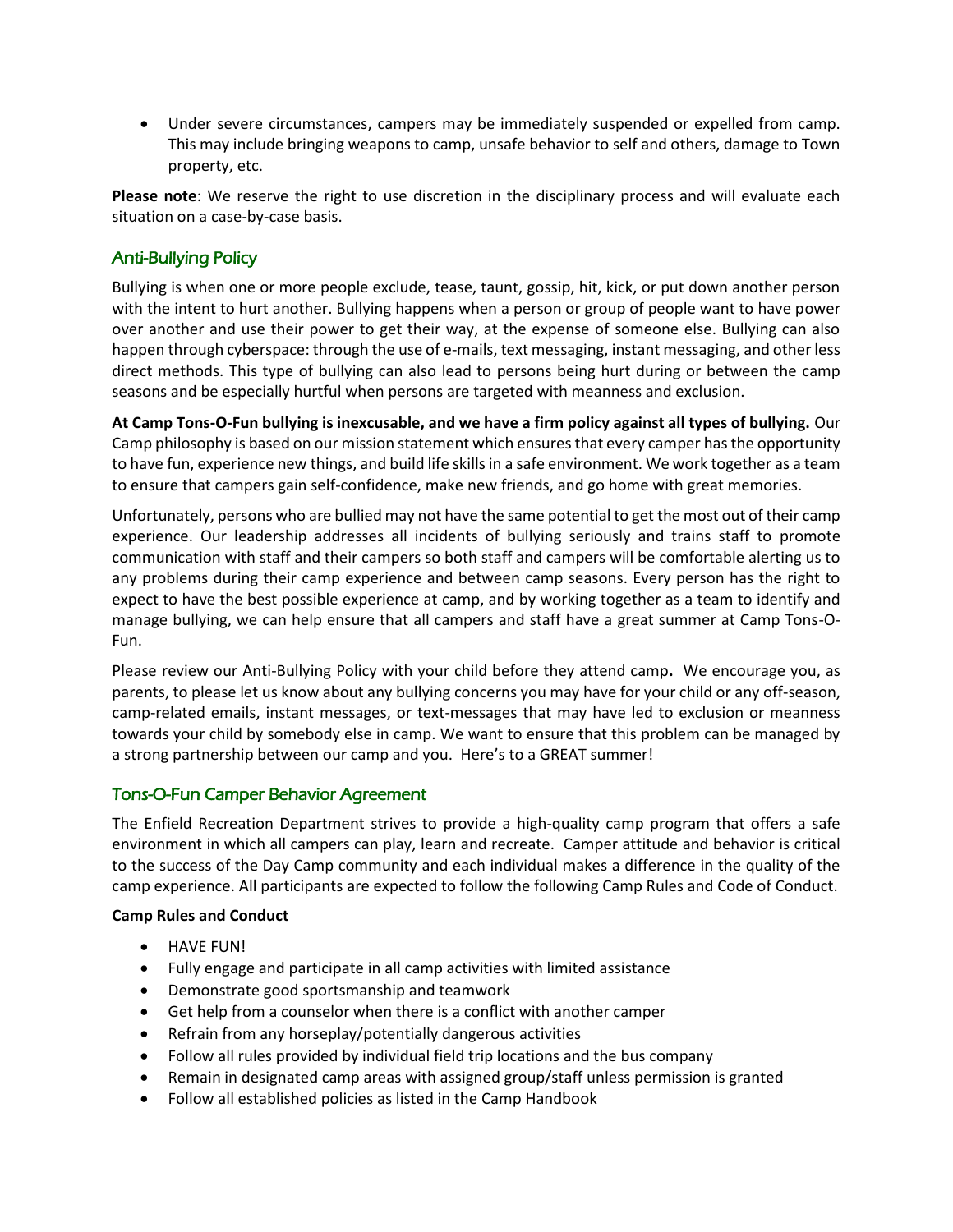Campers must follow all established camp rules and policies set forth in the Camper & Parent Handbook. Failure to abide by established rules and expectations may lead to dismissal from the program.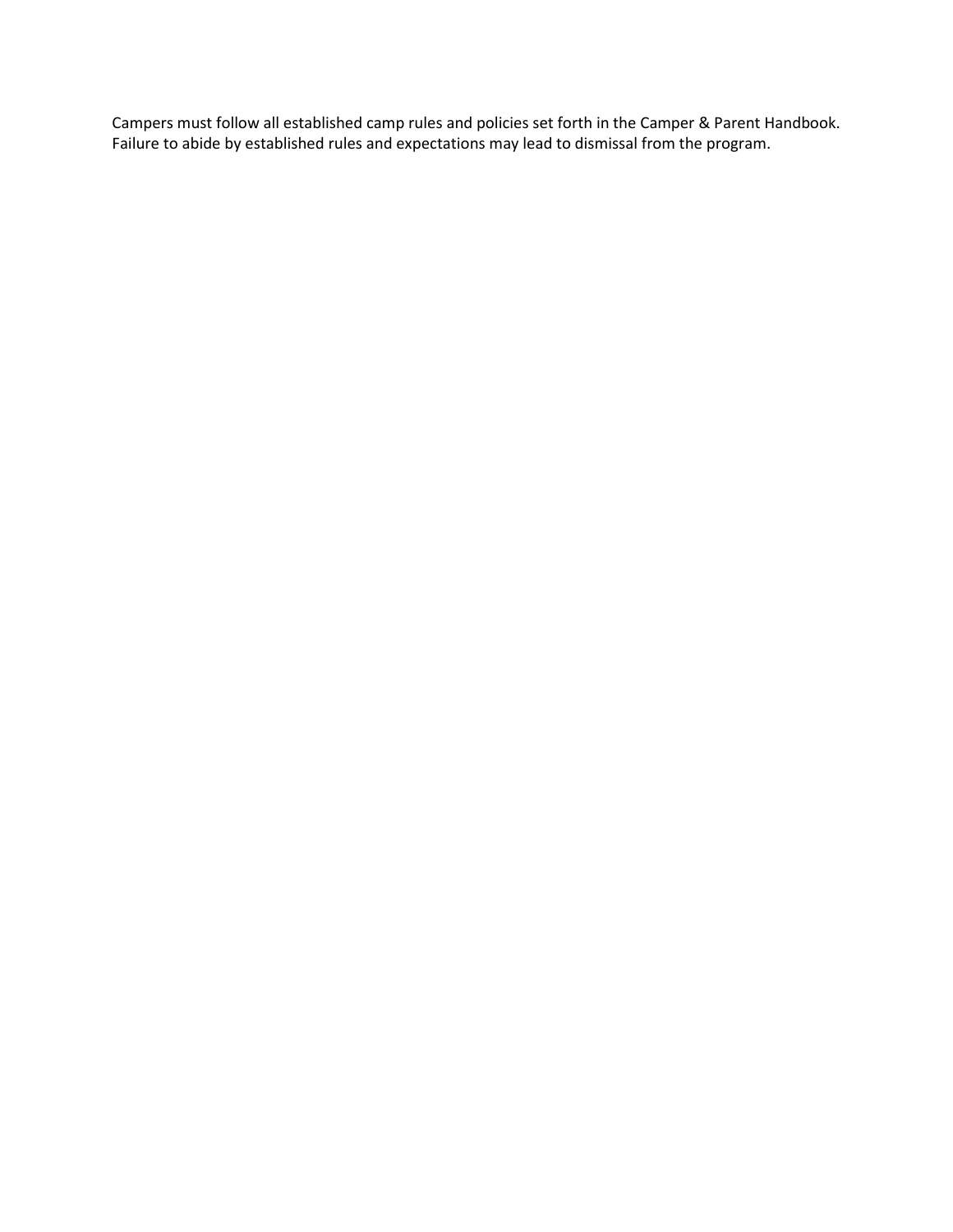



### **Enfield Recreation Department www.enfield-ct.gov/recreation**